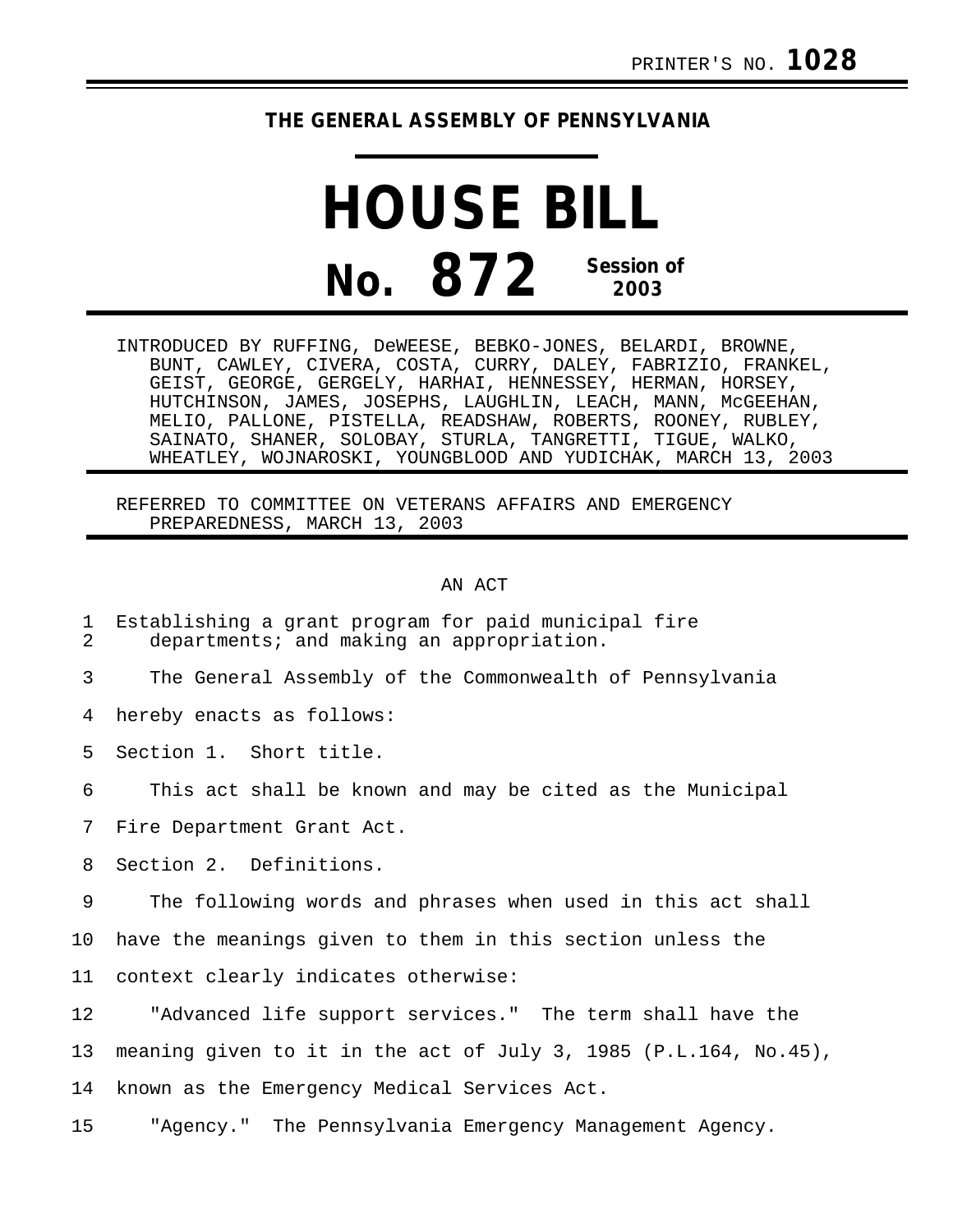1 "Basic life support services." The term shall have the 2 meaning given to it in the act of July 3, 1985 (P.L.164, No.45), 3 known as the Emergency Medical Services Act.

4 "Commissioner." The State Fire Commissioner.

5 "Facility." A structure or portion thereof intended for the 6 purpose of storage or protection of firefighting apparatus, 7 ambulances and rescue vehicles and related equipment and gear. 8 The term does not include meeting halls, social halls, social 9 rooms, lounges or any other facility not directly related to 10 firefighting or the furnishing of ambulance or rescue services. 11 "Fiscal year." The fiscal year of the Commonwealth. 12 "Municipality." A city, borough, incorporated town, township 13 or home rule municipality.

14 "Pension plan or system." The term shall have the meaning 15 given to it in section 102 of the act of December 18, 1984 16 (P.L.1005, No.205), known as the Municipal Pension Plan Funding 17 Standard and Recovery Act.

18 "Plan year." The 12-consecutive-month period applicable to a 19 pension plan which is utilized for various actuarial and 20 financial purposes and which shall be considered a calendar year 21 commencing on January 1 and ending on December 31.

22 "Program." The Municipal Fire Department Grant Program 23 established in section 3.

24 "Unfunded actuarial accrued liability." The term shall have 25 the meaning given to it in section 102 of the act of act of 26 December 18, 1984 (P.L.1005, No.205), known as the Municipal 27 Pension Plan Funding Standard and Recovery Act. 28 Section 3. Municipal Fire Department Grant Program. 29 (a) Establishment.--The Municipal Fire Department Grant 30 Program is established and shall be administered by the agency 20030H0872B1028 - 2 -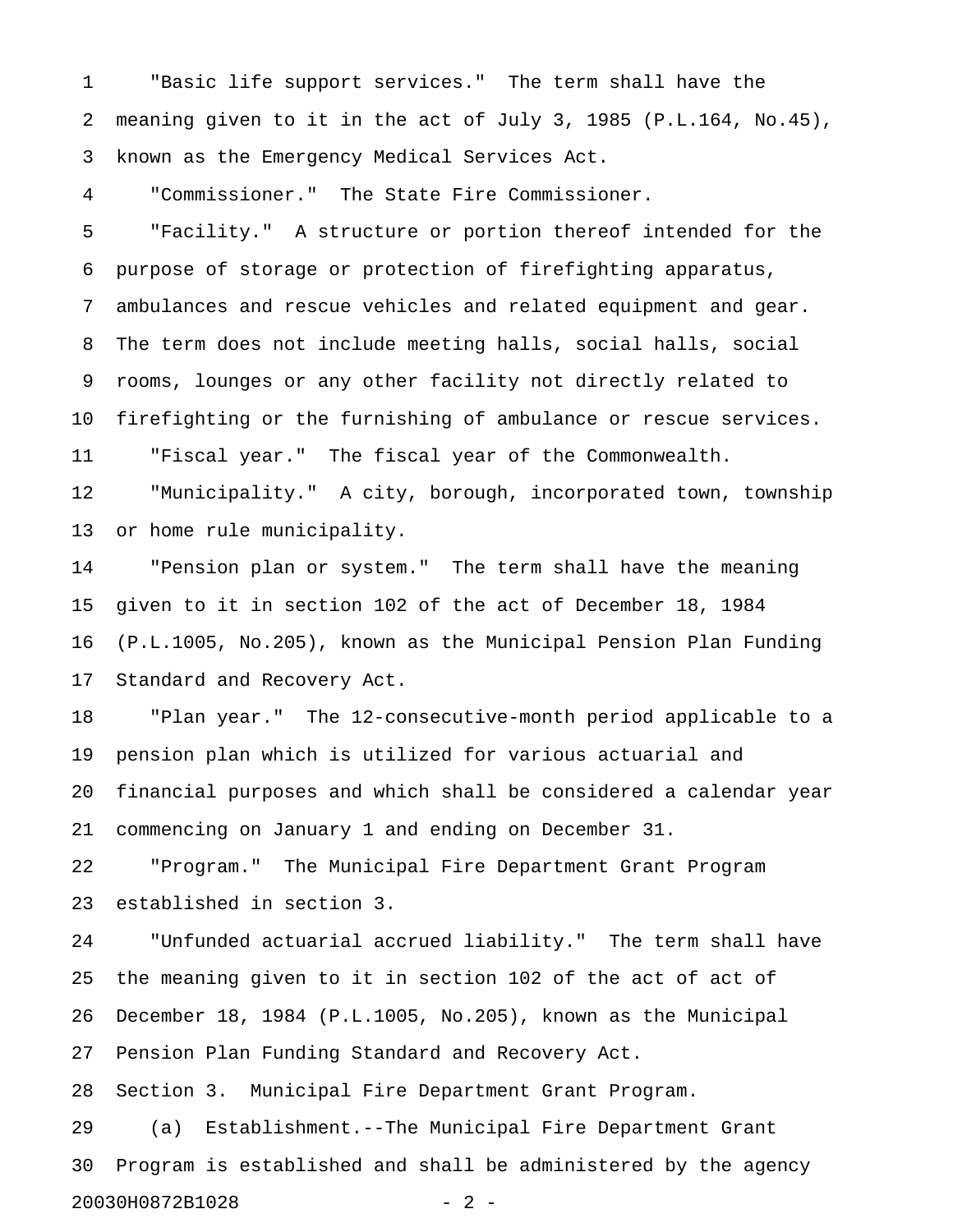1 in consultation with the commissioner. Grants provided under the 2 program shall be used to improve and enhance the capabilities of 3 the paid municipal fire department to provide firefighting, 4 ambulance and rescue services.

5 (b) Guidelines and procedures.--The agency shall develop 6 guidelines, procedures and all applications necessary to 7 implement the program. The agency shall submit the guidelines, 8 procedures and applications to the Legislative Reference Bureau 9 for publication in the Pennsylvania Bulletin and Pennsylvania 10 Code within 90 days of the effective date of this act.

11 Section 4. Award of grants.

12 (a) Authorization.--The agency is hereby authorized to make 13 grant awards to each eligible municipal fire department for the 14 following:

15 (1) Construction and renovation of the fire department's 16 facility and purchase or repair of fixtures and furnishings 17 necessary to maintain or improve the capability of the 18 department to provide fire, ambulance and rescue services.

19 (2) Repair of firefighting, ambulance or rescue 20 equipment or purchase thereof.

21 (3) Debt reduction associated with paragraph (1) or (2).

22 (4) Contributions to a pension plan or system designated 23 for paid firefighters that has an unfunded actuarial accrued 24 liability as of the most recent plan year.

25 (b) Limits.--

26 (1) Grants awarded under this act shall be made on a 27 competitive basis following the submission of an application 28 and an appropriate review procedure undertaken by the agency 29 in consultation with the commissioner, and not be less than 30 \$50,000 nor more than \$2,000,000 per municipal fire 20030H0872B1028 - 3 -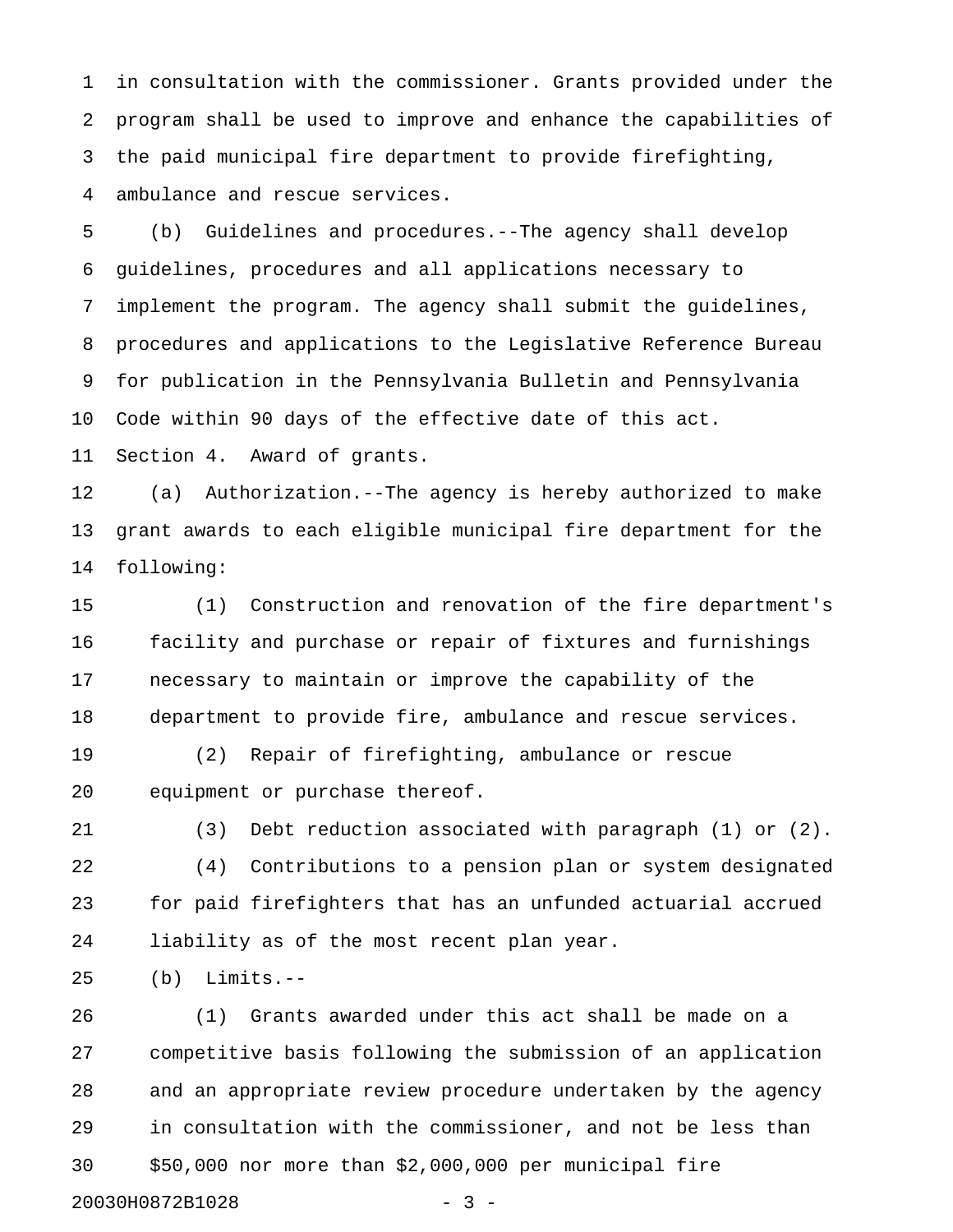1 department.

2 (2) No municipal fire department shall receive more than 3 one grant per fiscal year under sections 4 and 5. 4 (c) Time for filing application and department action.--

5 (1) The agency shall provide applications for grants 6 under this act to every paid fire department serving a 7 municipality in this Commonwealth on or before August 1 of 8 that year.

9 (2) Municipal fire departments seeking grants under this 10 act shall submit completed applications to the agency on or 11 before November 1 of that year. The agency shall act to 12 approve or disapprove the application by December 31 of that 13 year. Applications which have not been approved or 14 disapproved by the agency by December 31 shall be deemed 15 approved.

16 (3) Applications submitted after the November 1 deadline 17 shall be accepted by the agency and grants may be awarded at 18 the discretion of the agency from the reserve funds set aside 19 under section 5.

20 (d) Eligibility.--Grant funds awarded under this act shall 21 be limited to paid fire departments serving a municipality or 22 municipalities within this Commonwealth.

23 Section 5. Reserve funds.

24 (a) Percentage.--The agency shall reserve an amount not to 25 exceed 3% of the funds allocated in section 6 for the program 26 for the purposes of awarding grants to municipal fire 27 departments that submit applications after the November 1 28 deadline, that would have otherwise been eligible for and been 29 awarded a grant under the program.

30 (b) Limitations.--No municipal fire department may receive a 20030H0872B1028 - 4 -